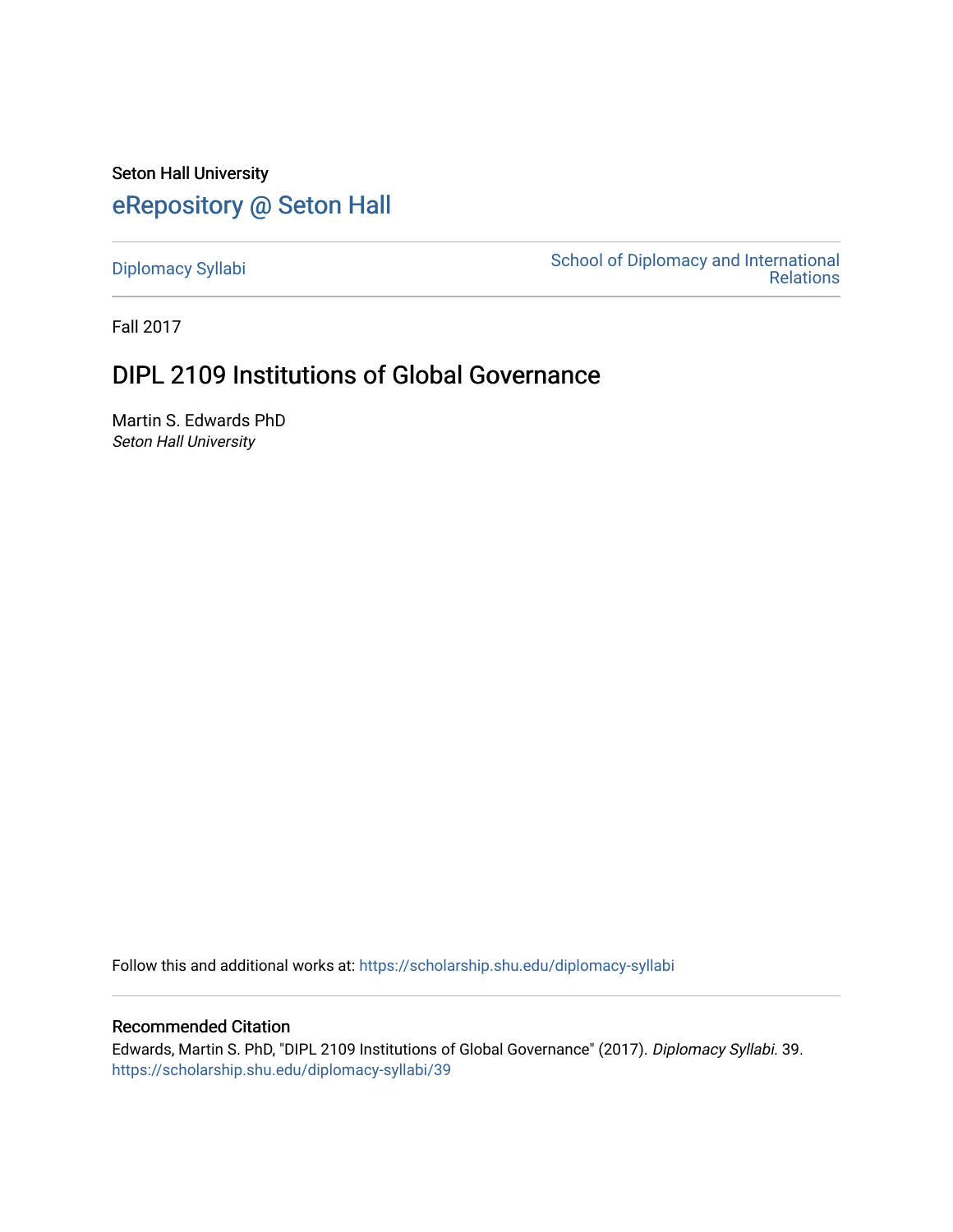### **DIPL 2109: Institutions of Global Governance**

Professor Martin S. Edwards Email: martin.edwards@shu.edu Office: 106 McQuaid Office Phone: 973-275-2507 Office Hours: M 11-2

### **Course Objectives**

This class will develop answers to the following question: Where does order come from in International Relations? In the first part of the course, we will lay the groundwork to answer this question. We will explore the conditions that make cooperation more or less likely. We will discuss *actors* in international relations: states, international governmental organizations (IGOs), non-governmental organizations (NGOs), and private sector actors like multinational corporations (MNCs).

The second part of this course is topic specific. In exploring current global problems relating to security, economic development, human rights, and the environment, we will understand why global policymaking is a demanding endeavor. We will discuss how these actors interact with one another to solve pressing global problems. This will allow us to better appreciate the barriers that exist to international cooperation, and understand the conditions under which those barriers can be resolved.

### **Course Materials**

Two *required* books have been ordered for this class. Please make sure that you have the correct editions of each text. Feel free to use any vendor you wish. Plenty of used copies of the Love book are available on Amazon for much less than list price.

*International Organizations: The Politics and Process of Global Governance* Authors: Margaret P. Karns, Karen A. Mingst, and Kendall W Stiles 3<sup>rd</sup> Ed., July 22, 2015 – Lynne Rienner Press ISBN: 978-1-6263-751-4

*Beyond Sovereignty* Author: Maryann Cusimano Love 4 th Ed., 2011 – Cengage Learning Publishers ISBN: 978-0-4957-9323-6

Other readings will also be available on Blackboard. These consist of journal articles, excerpts from readers, and a set of cases from the Institute for the Study of Diplomacy.

### **Evaluation**

Your grade in this class will be based on the following:

Short Paper (15%) Blog Assignment (15%)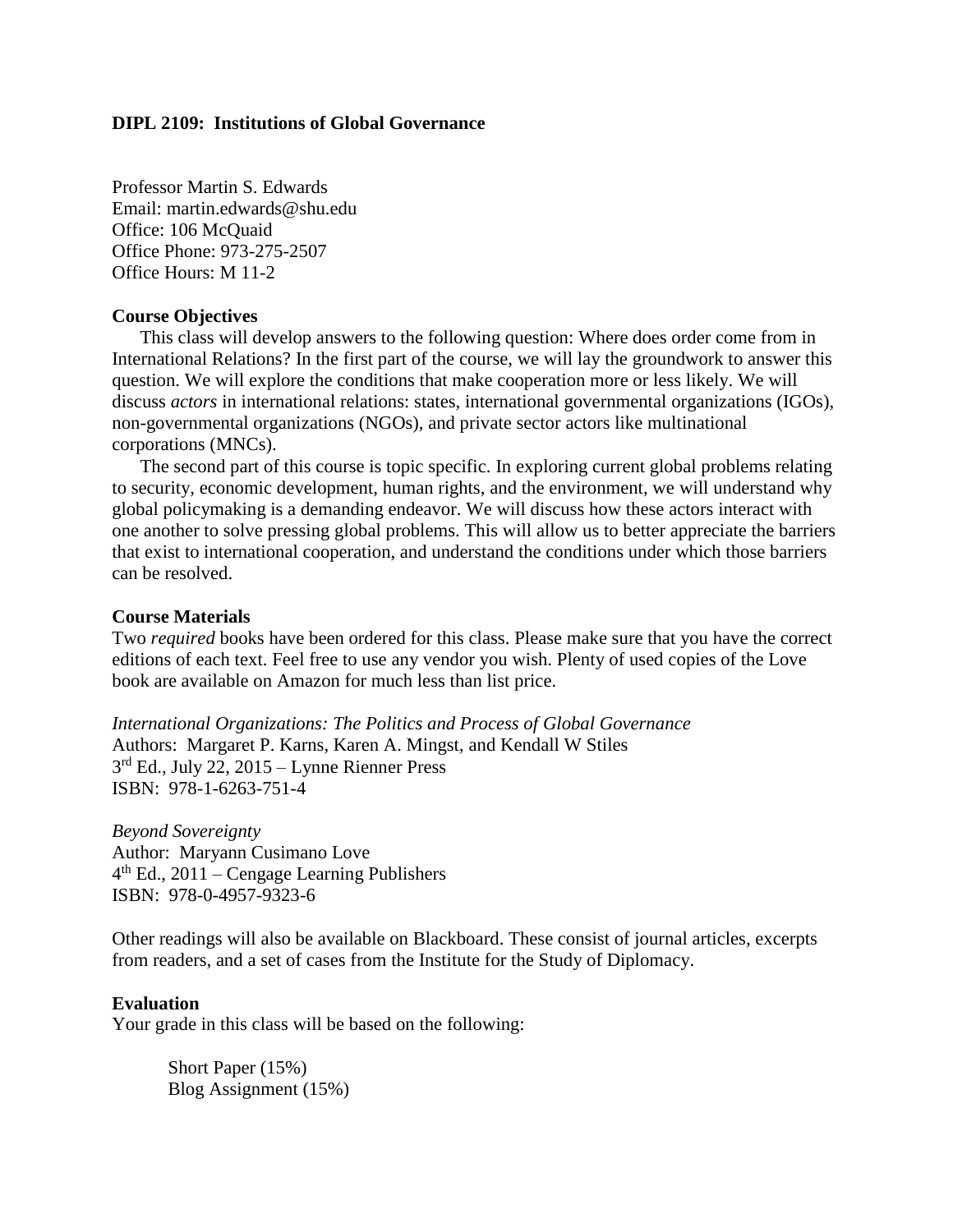Midterm Examination (30%) Final Examination (40%)

More information about each of these assignments is on the next to last page of the syllabus.

### **Student Learning Outcomes**

By the end of the semester, students should have acquired knowledge and understanding of: key concepts, models, theories, and debates involved in the study of contemporary international relations and diplomacy and the interaction between politics and economics in the international system. Students should also have developed the skills to: collect, sort, and evaluate information; analyze complex situations and synthesize information; integrate different fields of study in analysis of a complex world; and communicate effectively in oral and written form.

#### **Other Course Policies**

*Late work:* Late work will be penalized with a deduction of one letter grade per day.

*Participation:* Students are expected to be actively involved in learning in this class. I will rely heavily on in-class discussion and will employ Socratic method from time to time as a means of drawing out discussion.

*Final Exam Date:* The final exams in this class will be given according to the posted time in the university schedule.

*Academic Integrity:* Plagiarism and other forms of academic dishonesty will be reported to the administration, and may result in a lowered or failing grade for the course and up to possible dismissal from the School of Diplomacy. See university and school standards for academic conduct here:

[http://www13.shu.edu/offices/student-life/community-standards/upload/Seton-Hall-](http://www13.shu.edu/offices/student-life/community-standards/upload/Seton-Hall-University-Student-Code-of-Conduct.pdf)[University-Student-Code-of-Conduct.pdf](http://www13.shu.edu/offices/student-life/community-standards/upload/Seton-Hall-University-Student-Code-of-Conduct.pdf)

<http://www.shu.edu/academics/diplomacy/academic-conduct.cfm>

*A note on citation formats:* Papers should utilize one of the *Chicago Manual of Style*  citation formats: Author-Date or Notes and Bibliography. The guidelines for these formats are on the course Blackboard page.

*Accommodation:* It is the policy and practice of Seton Hall University to promote inclusive learning environments. If you have a documented disability you may be eligible for reasonable accommodations in compliance with University policy, the Americans with Disabilities Act, Section 504 of the Rehabilitation Act, and/or the New Jersey Law against Discrimination. Please note, students are not permitted to negotiate accommodations directly with professors. To request accommodations or assistance, please self-identify with the Office for Disability Support Services (DSS), Duffy Hall, Room 67 at the beginning of the semester. For more information or to register for services, contact DSS at (973) 313-6003 or by e-mail at [DSS@shu.edu.](mailto:DSS@shu.edu)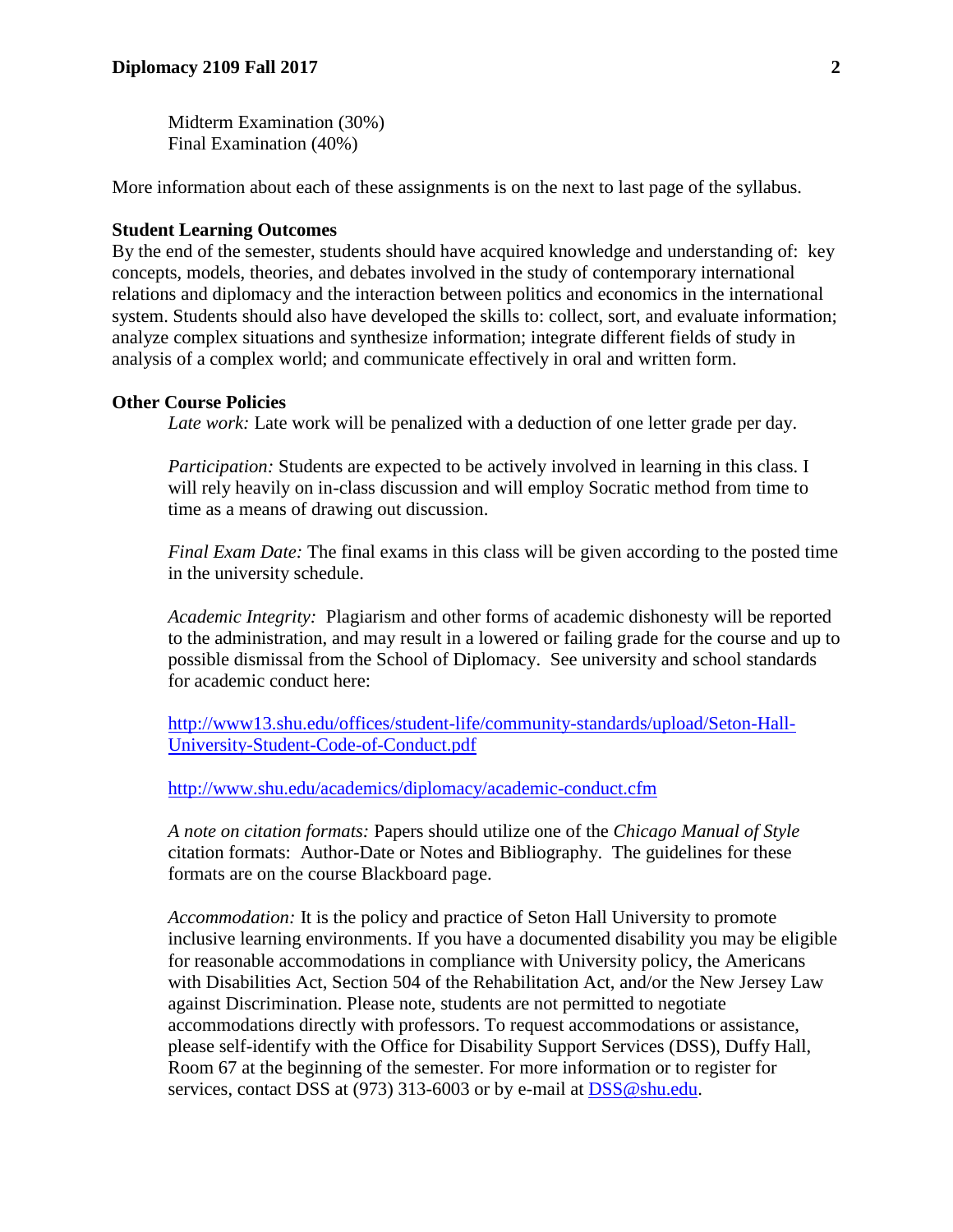*Policy on Incompletes:* Incompletes will be given only in exceptional cases for emergencies. Students wishing to request a grade of Incomplete must provide documentation to support the request accompanied by a Course Adjustment Form (available from the Diplomacy Main Office) to the professor *before* the date of the final examination. If the incomplete request is approved, the professor reserves the right to specify the new submission date for all missing coursework. Students who fail to submit the missing course work within this time period will receive a failing grade for all missing coursework and a final grade based on all coursework assigned. Any Incomplete not resolved within one calendar year of receiving the Incomplete or by the time of graduation (whichever comes first) automatically becomes an "FI" (which is equivalent to an F). It is the responsibility of the student to make sure they have completed all course requirements within the timeframe allotted. Please be aware that Incompletes on your transcript will impact financial aid and academic standing.

#### **Schedule of Assignments August 28 Introduction and Overview**

| August 20           | mu ouucuon and Overview                                                                                                                                                                                       |
|---------------------|---------------------------------------------------------------------------------------------------------------------------------------------------------------------------------------------------------------|
| <b>August 30</b>    | <b>Key Issues</b><br>Karns and Mingst Chap 1                                                                                                                                                                  |
| <b>September 4</b>  | <b>NO CLASS (LABOR DAY)</b>                                                                                                                                                                                   |
| September 6         | <b>International Cooperation as a problem</b><br>Love Chapter 1                                                                                                                                               |
| September 11        | <b>Theory: IR Paradigms</b><br>Karns and Mingst Chap 2                                                                                                                                                        |
| September 13        | <b>Theory: Issue Structure</b><br>Kenneth A. Oye, "Explaining Cooperation Under Anarchy: Hypotheses<br>and Strategies" World Politics 38:1 (October 1985), pp. 1-24.                                          |
|                     | Lisa L. Martin, "Interests, Power, and Multilateralism" <i>International</i><br>Organization 46:4 (Autumn 1992), pp. 765-792. (NB: Only read through<br>page 783)                                             |
| <b>September 18</b> | <b>State Responses to Transsovereign problems</b><br>Karns and Mingst Chapter 3                                                                                                                               |
|                     | Love Chapter 2                                                                                                                                                                                                |
| <b>September 20</b> | Understanding the forms of international cooperation<br>Kenneth W. Abbott and Duncan Snidal "Hard And Soft Law In<br>International Governance" International Organization 54:3 (Summer<br>2000), pp. 421-456. |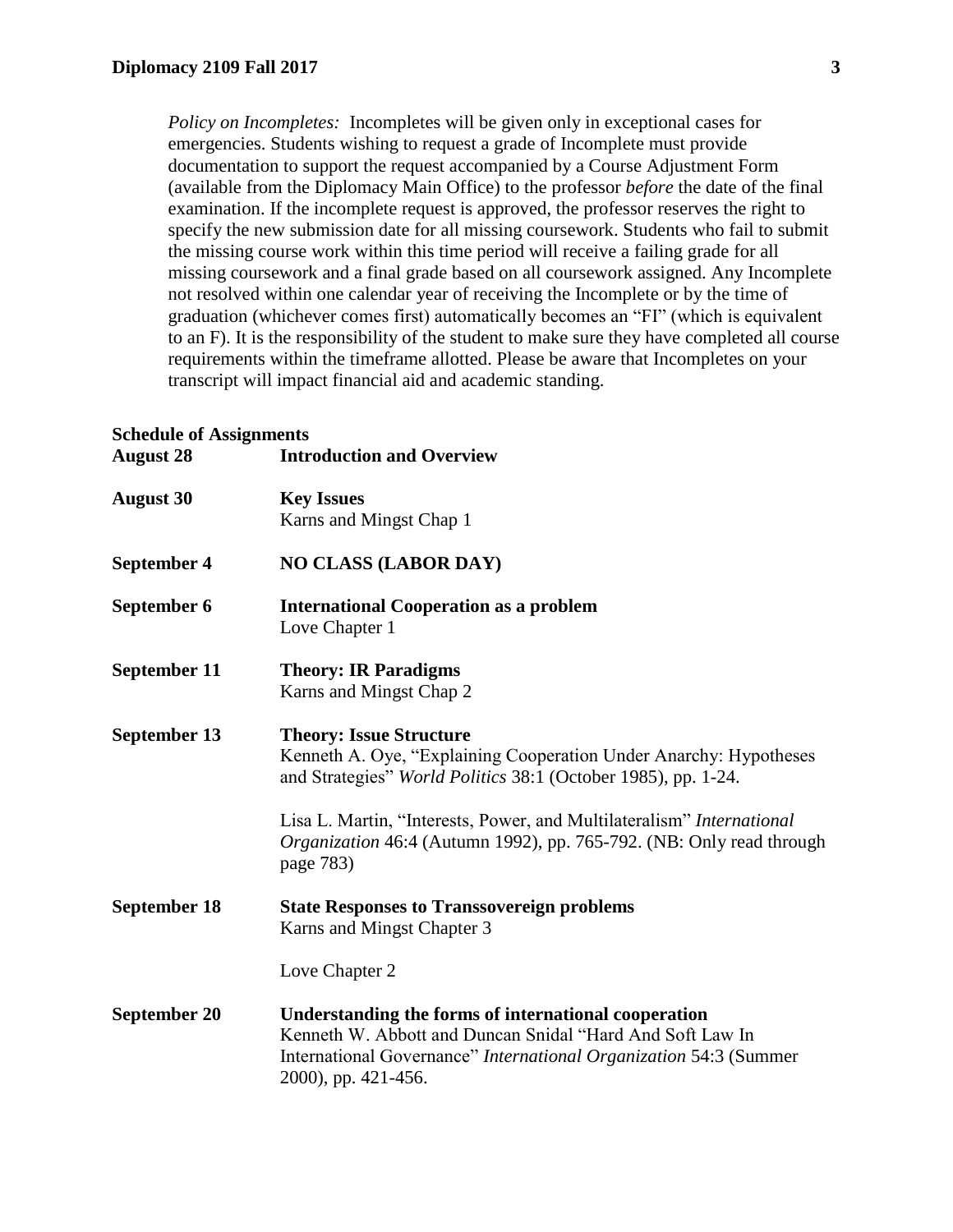| September 25        | <b>Building IGOs</b><br>Jon Pevehouse, Timothy Nordstrom, and Kevin Warnke "International<br>Governmental Organizations" Excerpt from Paul Diehl, ed., The Politics<br>of Global Governance 3 <sup>rd</sup> Edition. |
|---------------------|----------------------------------------------------------------------------------------------------------------------------------------------------------------------------------------------------------------------|
|                     | Kenneth W. Abbott and Duncan Snidal "Why States Act Through Formal<br>International Organizations" Journal of Conflict Resolution 42:1<br>(February 1998), pp. 3-32.                                                 |
| <b>September 27</b> | <b>NO CLASS</b>                                                                                                                                                                                                      |
| October 2           | <b>Global IGOs</b><br>Karns and Mingst Chapter 4                                                                                                                                                                     |
| October 4           | <b>Regional IGOs</b><br>Karns and Mingst Chapter 5                                                                                                                                                                   |
| October 9           | <b>NO CLASS (FALL BREAK)</b>                                                                                                                                                                                         |
| October 11          | <b>NGOs</b><br>Karns and Mingst Chapter 6                                                                                                                                                                            |
|                     | Love Chapter 3                                                                                                                                                                                                       |
| October 16          | <b>Multinational Corporations</b><br>ISD Case 520 "Shell in Nigeria: Corporate Social Responsibility and the<br>Ogoni Crisis"                                                                                        |
|                     | Love Chapter 4                                                                                                                                                                                                       |
| October 18          | <b>The Problem of Compliance</b><br>Abram Chayes and Antonia Handler Chayes. 1993. On Compliance.<br>International Organization 47(2):175-205.                                                                       |
|                     | Beth Simmons. 1998. Compliance with International Agreements.<br>Annual Review of Political Science 1:75-93.                                                                                                         |
| October 23          | <b>MIDTERM EXAM</b>                                                                                                                                                                                                  |
| October 25          | <b>Security 1: Collective Security and Peacekeeping</b><br>Karns and Mingst Chapter 8 (pages 311-354 ONLY)                                                                                                           |
|                     | ISD Case 269 "The Dutch in Srebrenica"                                                                                                                                                                               |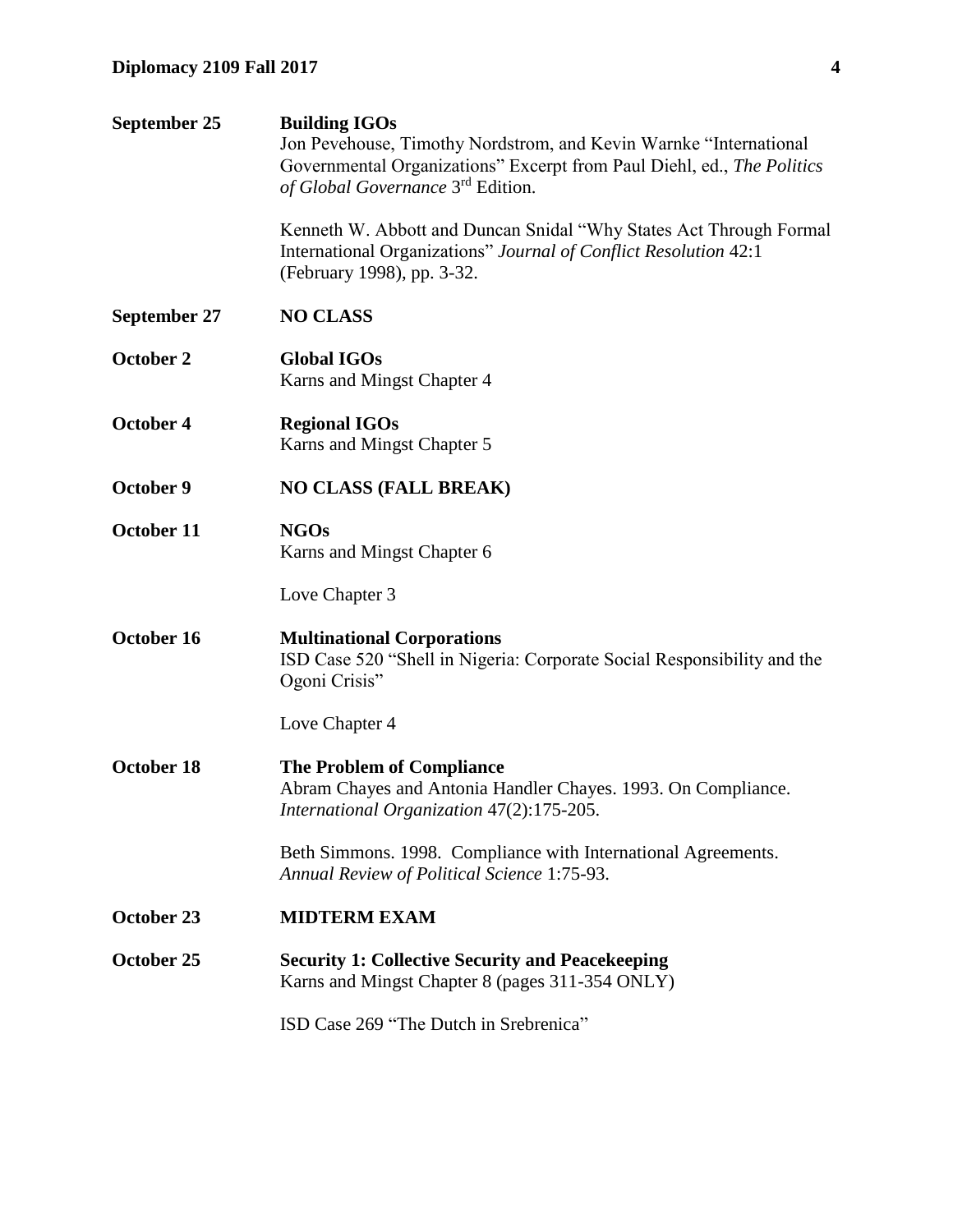| October 30         | <b>Security 2: Proliferation</b><br>Karns and Mingst Chapter 8 (pages 355-366 ONLY)                                                                                                                                                  |
|--------------------|--------------------------------------------------------------------------------------------------------------------------------------------------------------------------------------------------------------------------------------|
|                    | Love Chapter 11                                                                                                                                                                                                                      |
| <b>November 1</b>  | <b>Security 3: Terrorism</b><br>Karns and Mingst Chapter 8 (pages 374-383 ONLY)                                                                                                                                                      |
|                    | Love Chapter 5                                                                                                                                                                                                                       |
| November 6         | <b>Economics 1: Global Finance</b><br>Karns and Mingst Chapter 9 (pages 387-413 ONLY)                                                                                                                                                |
|                    | ISD Case 235 "Managing the Asian Meltdown"                                                                                                                                                                                           |
| <b>November 13</b> | <b>Economics 2: Global Trade</b><br>Karns and Mingst Chapter 9 (pages 413-420 ONLY)                                                                                                                                                  |
|                    | Keisuke Iida "Is WTO Dispute Settlement Effective?" Excerpt from Paul<br>Diehl, ed., The Politics of Global Governance 3rd Edition.                                                                                                  |
| <b>November 15</b> | <b>Economics 3: Global Production</b><br>Karns and Mingst Chapter 9, remainder                                                                                                                                                       |
|                    | ISD Case 239, Parts A & B "Sweating the Swoosh: Nike, the<br>Globalization of Sneakers, and the Question of Sweatshop Labor"                                                                                                         |
| <b>November 20</b> | <b>Human Rights and Extradition</b><br>Karns and Mingst Chapter 10 (pages 447-479 ONLY)                                                                                                                                              |
|                    | ISD Case 230, Parts A, B, and C "The English Patient: General Pinochet<br>and International Law"                                                                                                                                     |
| <b>November 22</b> | <b>NO CLASS (THANKSGIVING)</b>                                                                                                                                                                                                       |
| November 27        | Human Rights and the International Criminal Court<br>Karns and Mingst Chapter 10 (pages 479-483 ONLY)                                                                                                                                |
|                    | ISD Case 258, Parts A, B, and C "Establishing an International Criminal<br>Court"                                                                                                                                                    |
| <b>November 29</b> | Human Rights and the varying effectiveness of IOs/NGOs<br>Emilie Hafner-Burton and Kiyoteru Tsutsui. 2005. Human Rights in A<br>Globalizing World: The Paradox of Empty Promises. American Journal<br>of Sociology 110(5):1373-1411. |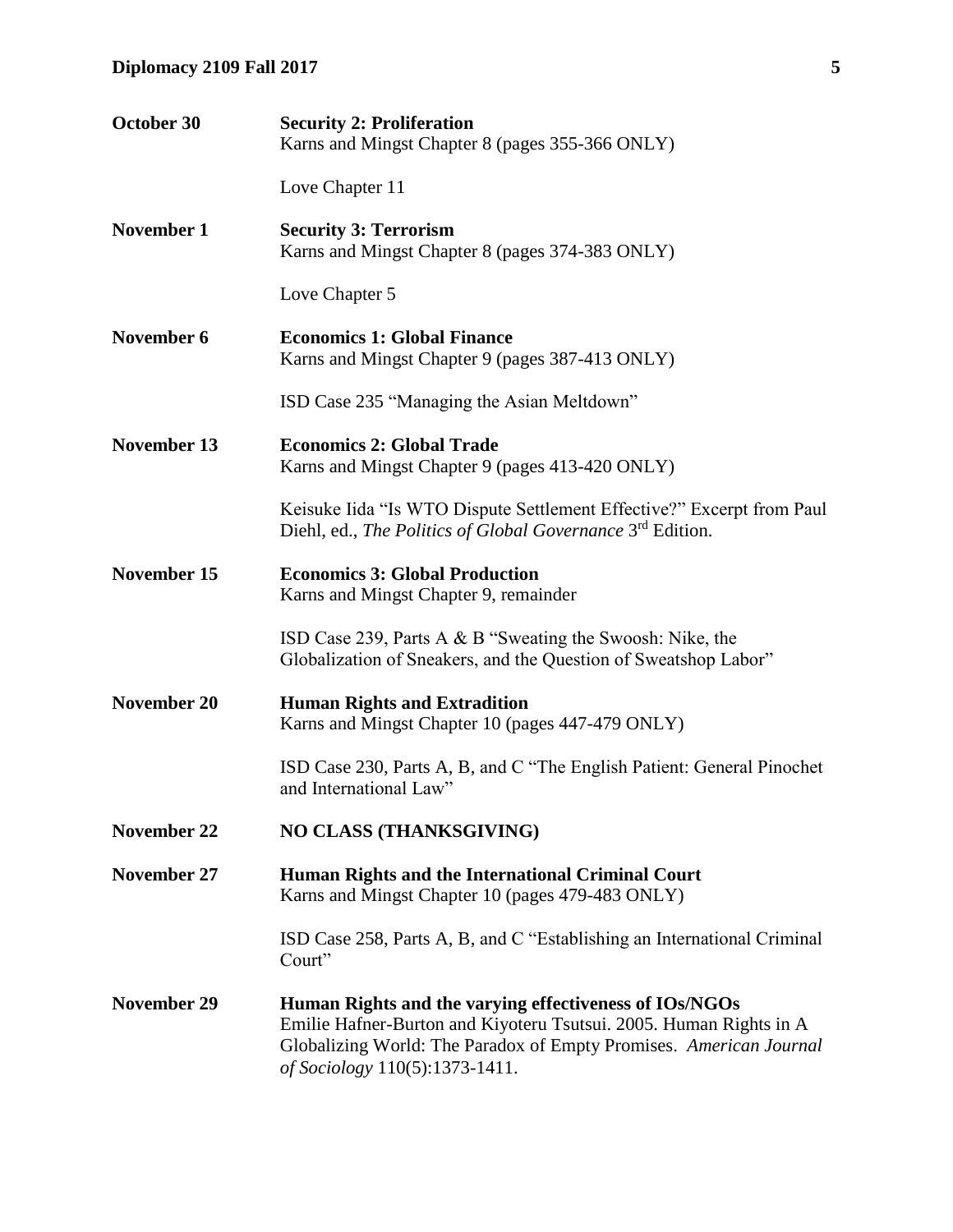| December 4          | <b>Environment 1</b><br>Karns and Mingst Chapter 11 (pages 497-522 ONLY)                                                  |
|---------------------|---------------------------------------------------------------------------------------------------------------------------|
|                     | ISD Case 454 "Debt for Nature Swaps"                                                                                      |
| December 6          | <b>Environment 2</b><br>Karns and Mingst Chapter 11, Remainder                                                            |
|                     | ISD Case 265, "The U.S. Position on the Kyoto Protocol: Senate<br>Ratification or Not?"                                   |
| December 11         | <b>Environment 3</b><br>Ronald Mitchell. 1994. Regime Design Matters. International<br><i>Organization</i> 48(3):425-458. |
| <b>FINAL EXAMS:</b> |                                                                                                                           |

**2 pm section: December 14, 8am-10am 3:30 pm section: December 18, 10:10am-12:10pm**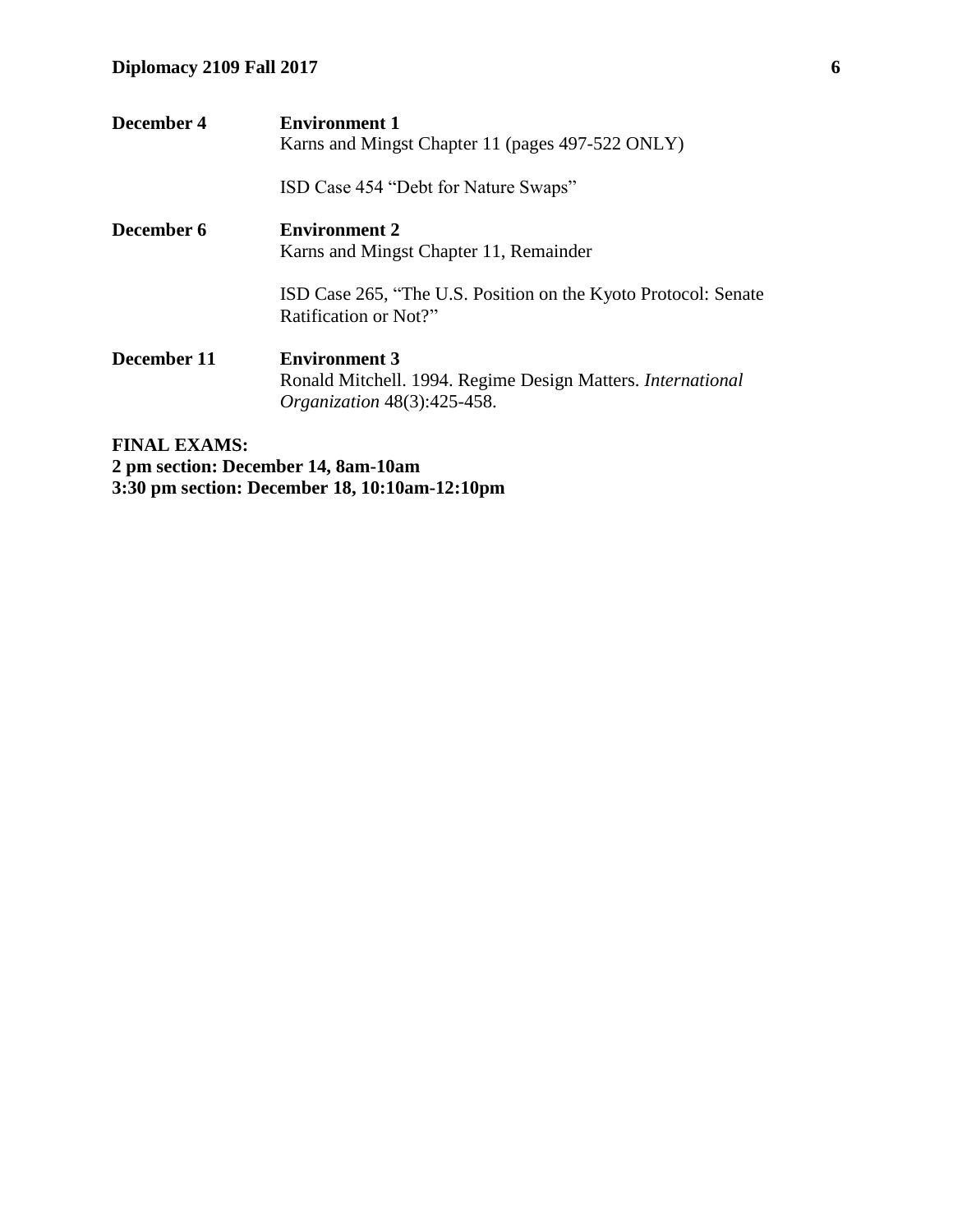## **Particulars on Assignments:**

## **Short Paper.**

I will give you the paper topic in advance of the due date. Your answer to this question is to be **no more than six double-spaced typed pages** with standard (1") margins and 12 point fonts. This essay is due at the start of class, and will be due around October 16.

**NOTE:** All written assignments must be submitted online through Blackboard. Instructions are at the following URL: [http://blogs.shu.edu/techtips/files/safeassign\\_student.pdf](http://blogs.shu.edu/techtips/files/safeassign_student.pdf)

# **Midterm (October 23) and Final (December 14 or 18)**

Both these tests will have two components. The in-class component will be multiple choice questions taken equally from lectures and reading. A take-home component will be comprised of short-answer essay questions.

### **Blog Assignment.**

Each class section will have its own blog. I will break the class into groups of 2, and assign you a date from October 25 through to December 11. Your assignment is to create a post dealing with IGOs or NGOs operating in the relevant issue area. The post should be distinct from course material covered in the readings for that day. Your post will have the following elements:

- Attach a URL to a recent news item regarding the IGO/NGO.
- Briefly summarize the news item in no more than a paragraph.
- Conclude the post with an analysis of approximately 500 words relating the article to broader themes in the class.

Blog posts are due by on the day that the class meets by 9am EST. All posts on the blog must be submitted in conventional English and be checked for spelling and grammar. Since you are professionals, do not use internet slang conventions.

Examples of posts can be found at previous class blogs: 2014: <http://iggfall2014800amsection.wordpress.com/> <http://iggfall2014930section.wordpress.com/>

2011: <http://iggfall201110am.wordpress.com/> <http://iggfall20111130am.wordpress.com/>